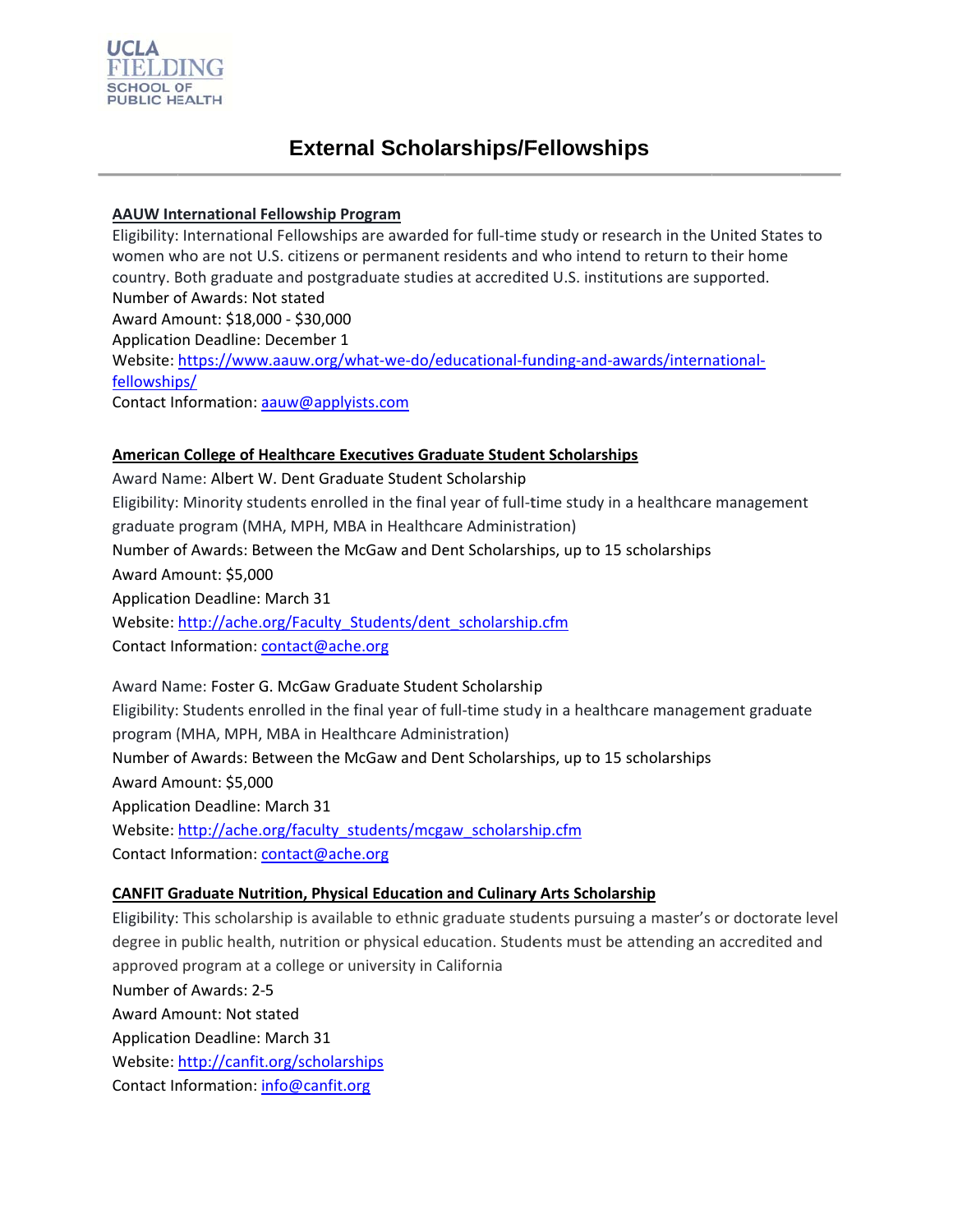

### Dr. Antronette (Toni) Yancey and Darlene Edgley Fellowship

Award Name: Dissertation Fellowship

Eligibility Criteria: DrPH and PhD students from historically underrepresented racial/ethnic groups in the dissertation phase of their program whose research focuses on issues of obesity and related chronic disease prevention through physical activity and who are interested in working in underserved communities and minority populations in the US using community-based participatory research. Number of Awards: Not stated Award Amount: \$10,000 **Application Deadline: March 32** Website: http://www.yanceyfellowship.org/

Contact Information: info@yanceyfellowship.org

#### **Erin Aaberg Givans Memorial Scholarship**

Eligibility Criteria: Female students pursuing a Master's degree in public policy or a related graduate program (such as public administration or public health) at a CA university who plan to pursue a career in the field of children's health policy/advocacy in CA. Demonstrated financial need. Number of Awards: Not stated Award Amount: \$5,000 **Application Deadline: March 9** Website: http://www.sacregcf.org/students/ Contact Information: scholarships@sacregcf.org

# **National Environmental Health Association/American Academy of Sanitarians (NEHA/AAS)**

#### Scholarship

Eligibility Criteria: Graduate student at a recognized college or university with a declared curriculum in the Environmental Health Sciences.

Number of Awards: 1

Award Amount: \$2,000

**Application Deadline: March 15** 

Website: http://www.neha.org/professional-development/students/scholarship

Contact Information: staff@neha.org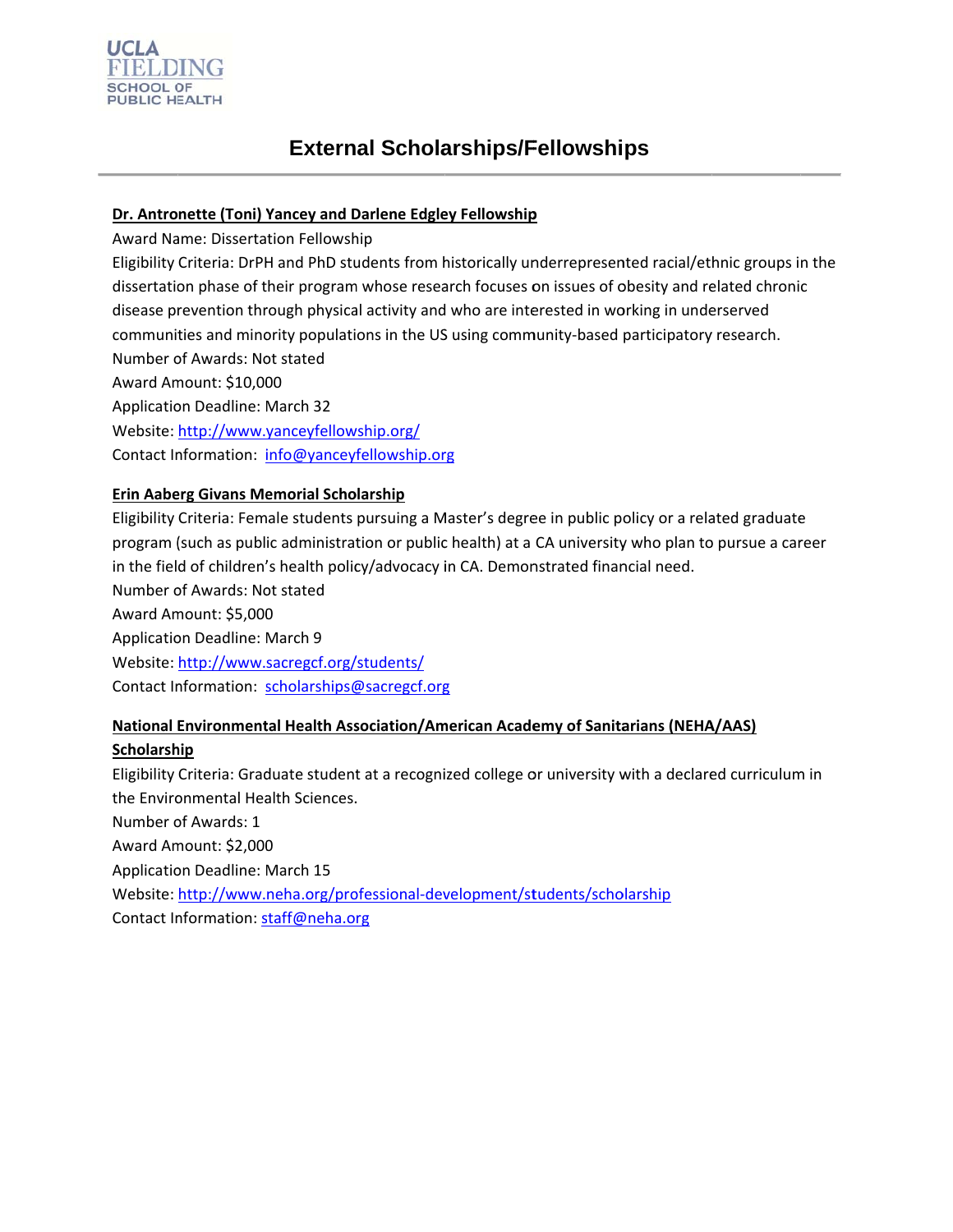

# National Hispanic Health Professional Student Scholarship

Eligibility Criteria: Medical, nursing, dental, public health, pharmacy and policy students with outstanding academic records, leadership, and a commitment to serving Hispanics. Number of Awards: 15-20 Award Amount: Not stated Citizenship Criteria: U.S. citizens, permanent residents, or DACA are eligible to apply Application Deadline: October 1 Website: http://nhmafoundation.org/programs/the-nhhf-scholarship/ Contact Information: scholarship@nhmafoundation.org

### The Paul & Daisy Soros Graduate Fellowship for New Americans

Eligibility Criteria: Each fellowship supports up to two years of graduate study in any field and in any advanced degree-granting program. Eligible applicants are green card holders, naturalized citizens if born abroad, or children of naturalized citizens if born in the US. Applicants must be 30 years or younger.

Number of Awards: Not stated Award Amount: Up to \$25,000 stipend and 50% tuition and fees up to \$20,000 Citizenship Criteria: U.S. citizens, permanent residents, or DACA are eligible to apply **Application Deadline: November 1** Website: https://www.pdsoros.org/ Contact Information: PDSoros@pdsoros.org

#### **Tylenol Future Care Scholarship**

Eligibility Criteria: Resident of the 50 US states, District of Columbia or Puerto Rico. Student in a graduate program in health education, medical school, public health, nursing and/or pharmacy. Number of Awards: 40 (10 - \$10,000 and 30 - \$5,000) Award Amount: \$5,000 and \$10,000 Citizenship Criteria: U.S. citizens, permanent residents, or DACA are eligible to apply **Application Deadline: June 28** Website: https://www.tylenol.com/news/scholarship Contact Information: Tylenol@applyISTS.com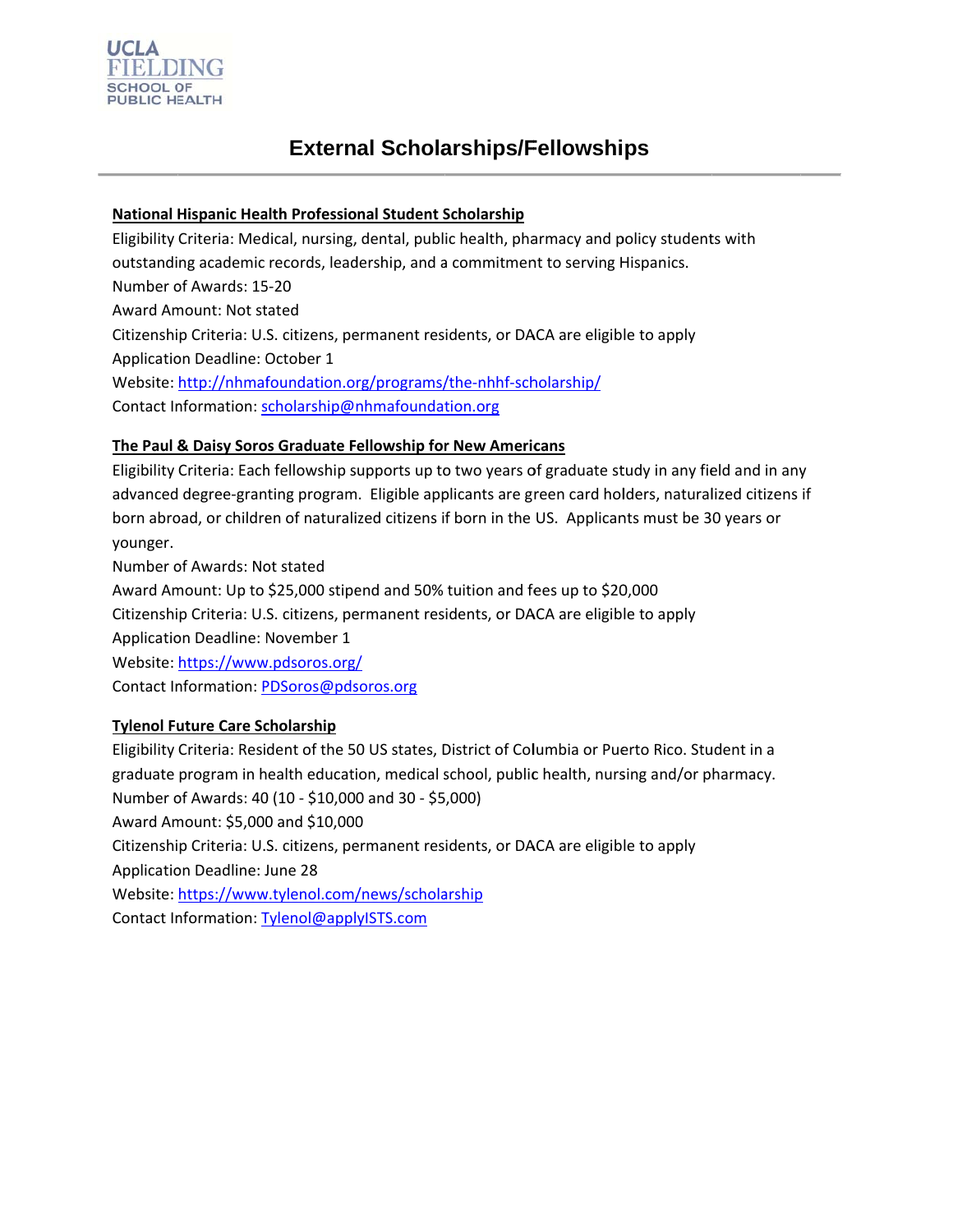

# **UCLA Scholarships**

### Asian Pacific Alumni (APA) of UCLA

**Award Name: Excellence in Community Service** Eligibility Criteria: Demonstrates a commitment to addressing a critical issue and/or has shown leadership in the advancement of the Asian Pacific Islander Community. Demonstrated financial need. Number of Awards: 2 Award Amount: \$3,000 **Application Deadline: April 7** Contact Information: apa.scholarships@gmail.com

#### **UCLA Black Alumni Association**

Award Name: UCLA Black Alumni Association Scholarship Grants Program Eligibility Criteria: Scholarships available to transfer, continuing and graduate students at UCLA. Criteria for selection include academic performance, financial need, and a commitment to community and educational involvement Number of Awards: Not stated Award Amount: \$500 - \$1,000 **Application Deadline: Not stated** Website: http://www.uclablackalumni.org/scholarship Contact Information: uclablackalumni@gmail.com

#### **UCLA Center for the Study of Women**

Award Name: Elizabeth Blackwell, M.D. Graduate Award Eligibility Criteria: Recognizes UCLA graduate students for an outstanding research report, master's thesis, dissertation, or published article related to women and health or women in health-related endeavors Number of Awards: Not stated Award Amount: \$1,000 **Application Deadline: April 2** Website: https://csw.ucla.edu/funding/graduate-students/ Contact Information: kristina@women.ucla.edu

# **UCLA Students with Dependents Program**

Award Name: Students with Dependents Scholarship Eligibility Criteria: Undergraduate and graduate students may apply. Students who are parents, guardians, or caregivers of dependents are eligible to apply Number of Awards: Not stated Award Amount: \$1,000 - \$5,000